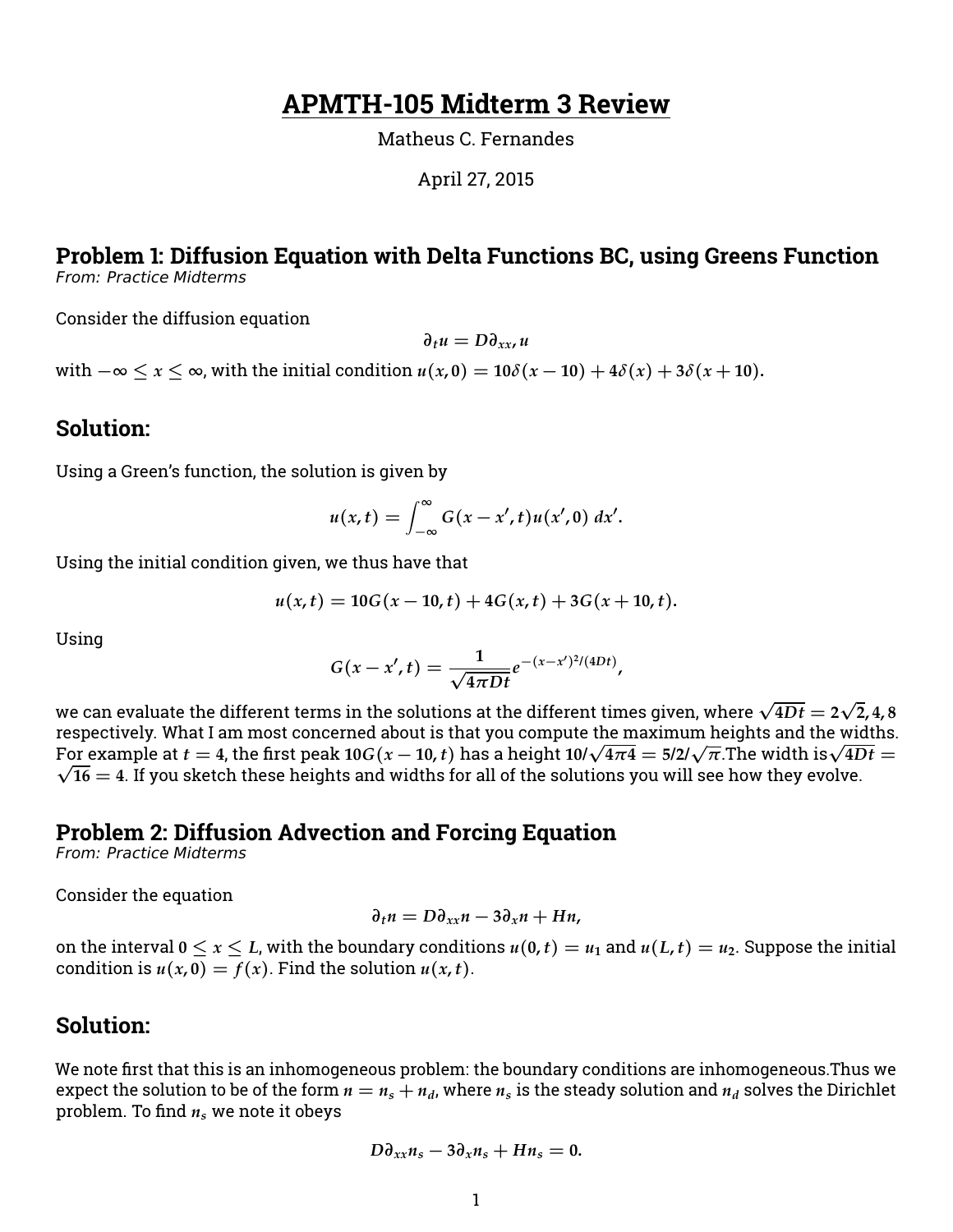This is a second order ODE, and we can find its solution by the ansatz  $u_s = e^{\beta x}$ , which gives that

$$
D\beta^2-3\beta+H=0,
$$

or

$$
\beta_{\pm}=\frac{3\pm\sqrt{9-4HD}}{2D}.
$$

Depending on the sign of the discrimenant these are either real or imaginary. But regardless the solution for  $n_s$  is

$$
n_s=Ae^{\beta+x}+Be^{\beta-x}.
$$

Now we apply the boundary conditions  $n_s(0) = A + B = u_1$  and  $n_s(L) = Ae^{\beta + L} + Be^{\beta - L} = u_2$ . This is two equations and 2 unknowns and therefore can be solved.

To find  $n_d$  we proceed as always, with separation of variables. We write  $n_d = X(x)T(t)$ . The differential equation for *X* is then

$$
DX'' - 3X' + (H + \kappa^2)X = 0,
$$

and that for *T* is

$$
\dot{T}=-\kappa^2 T.
$$

Hence we have  $T=T_0e^{-\kappa^2 t}$ , whereas for  $X(x)$  we again make the ansatz that  $X(x)=e^{\alpha x}$ , which means that *α* obeys

$$
D\alpha^2-3\alpha+(H+\kappa^2)=0.
$$

This gives

$$
\alpha_{\pm}=\frac{3\pm\sqrt{9-4D(H+\kappa^2)}}{2D}
$$

**.**

Now we have spent lots of time in the past messing with the different cases for the discrimenant. Here lets just be realists and realize that the boundary conditions can only be satisfied when *α* is imaginary–ie  $4(H+\kappa^2)-9>0.$  We can then write the general solution as

$$
X(x) = e^{\frac{3x}{2D}} \left( A \sin \left( \frac{\sqrt{4D(H + \kappa^2) - 9}}{2D} x \right) + B \cos \left( \frac{\sqrt{4D(H + \kappa^2) - 9}}{2D} x \right) \right).
$$

We apply boundary conditions  $X(0) = X(L) = 0$ , which implies that  $B = 0$  and that

$$
\frac{\sqrt{4D(H+\kappa^2)-9}}{2D}L=n\pi.
$$

There are therefore a countable set of solutions, for *κ<sup>n</sup>* and the most general solution is of the form

$$
n_d(x,t)=\sum_{n=1}^{\infty}e^{-\kappa_n^2t}A_ne^{\frac{3x}{2D}}\sin\left(\frac{n\pi}{L}x\right).
$$

We can therefore apply the initial conditions  $n_d(x, 0) = f(x) - n_s(x)$ , and use orthogonality to find the  $A_n$ 's. Note that applying the orthogonality relationship requires putting our ODE for *X* into Sturm Liouville form, and finding the weighting function. As always we can do this by multiplying by  $\sigma(x)$  to get

$$
D\sigma X'' - 3\sigma X' + (H + \kappa^2)\sigma X = 0 \Rightarrow \sigma X'' - \frac{3}{D}\sigma X' + \frac{(H + \kappa^2)}{D}\sigma X = 0.
$$

If we choose  $\sigma = e^{\frac{-3x}{D}}$  then we can rewrite this equation as

$$
\frac{d}{dx}\left(e^{\frac{-3x}{D}}DX'\right) + (H+\kappa^2)e^{\frac{-3x}{D}}X = 0,
$$

so that the weighting function  $w(x) = e^{\frac{-3x}{D}}.$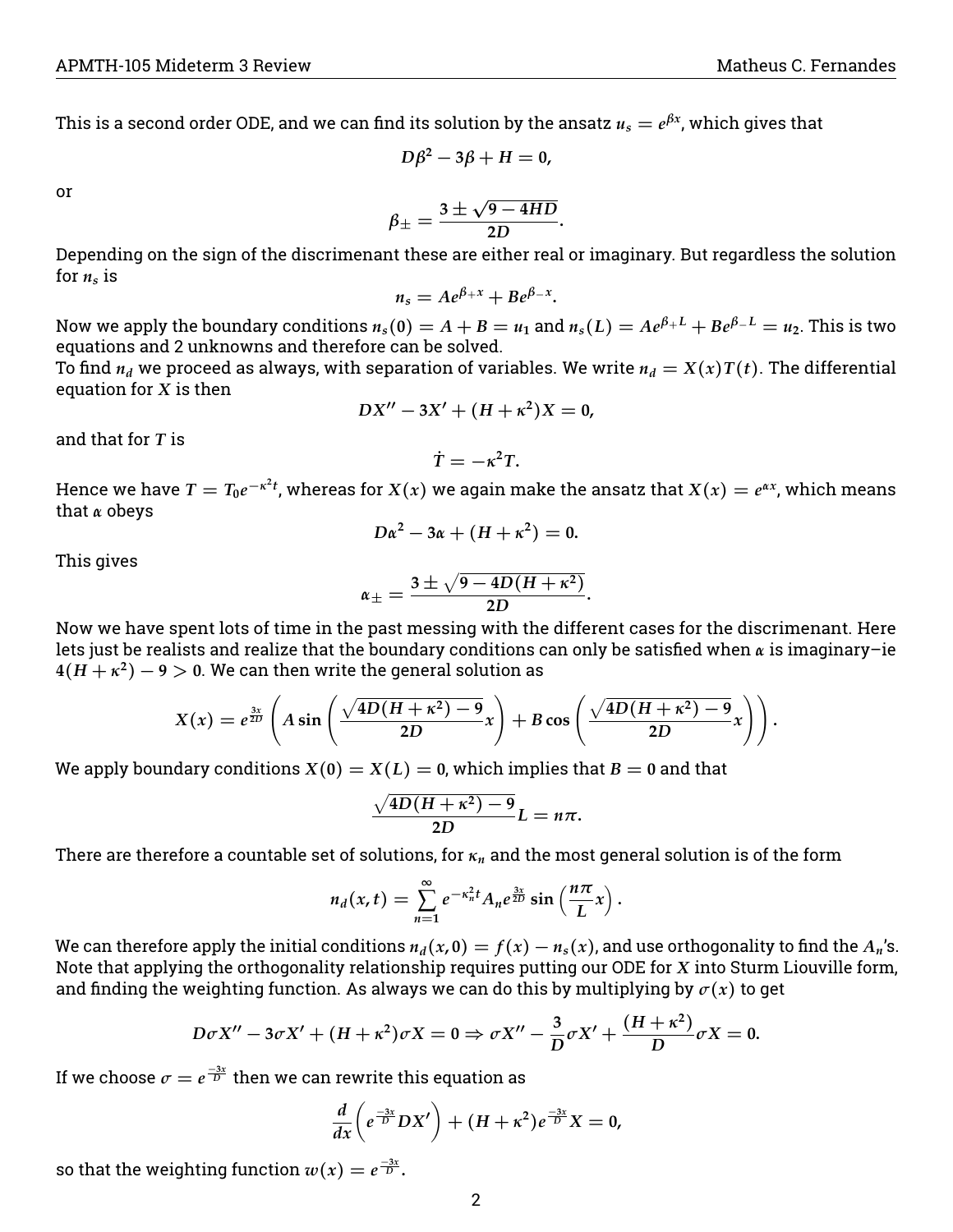## **Problem 3: Laplacian Operator Problem**

From: Practice Midterms

Find  $u(x, y)$  satisfying  $\nabla^2 u = 1$  for  $0 \le x \le a$  and  $0 \le y \le b$  with the boundary conditions: i.  $u(x, 0) = 0$ ii. *∂yu*(*x***,** *b*) ≡ *uy*(*x***,** *b*) = **0** iii.  $u(0, y) = 0$ iv.  $u(a, y) = 0$ 

## **Solution:**

Here is the way to parse it: First, lets find the eigenfunctions of the laplacian operator that satisfy the boundary conditions. I.e, we should solve

$$
\nabla^2 u = -\lambda^2 u.
$$

To solve this we can just use separation of variables–namely, write  $u(x, y) = X(x)Y(y)$ . We can then get the two ODE's  $X'' + \alpha^2 X = 0$ , and  $Y'' + \beta^2 Y = 0$ , where necessarily  $\alpha^2 + \beta^2 = \lambda^2$ . We now need both *X*(*x*) and *Y*(*y*) to satisfy the boundary conditions. For *X*(*x*), this means that *X*(**0**) = *X*(*a*) = **0**. As we have done many times in these solutions already, this implies that  $X(x) = A \sin(\alpha x) + B \cos(\alpha x)$ , so that  $B = 0$  and  $\alpha a = n\pi$ . Similarly for  $Y(y) = C \sin(\beta y) + D \cos(\beta y)$ , we have that  $Y(0) = D = 0$ , and *Y*'(*b*) = *βC* **cos**(*βb*) = 0, which implies that  $βb = (n + \frac{1}{2})π$ .

Putting this together we have that  $\lambda_{n,m}^2 = \alpha_n^2 + \beta_m^2 = (n\pi/a)^2 + (m + \frac{1}{2})^2\pi^2/b^2$ .

Why is this useful? Now let us expand the function **1** in terms of the eigenfunctions we have just constructed. Namely we'd like to write

$$
1=\sum_{mn}A_{nm}\sin(\alpha_n x)\sin(\beta_m y).
$$

We can now use the orthogonality of the eigenfunctions to solve for the *Anm*'s, i.e

$$
A_{nm}=\frac{\int_0^a dx \int_0^b dy \sin(\alpha_n x) \sin(\beta_m y)}{\int_0^a dx \int_0^b dy \sin^2(\alpha_n x) \sin^2(\beta_m y)}.
$$

This means we can take the right hand side and expand it in our original equation. Namely, lets write

$$
\nabla^2 u = 1 = \sum_{mn} A_{nm} \sin(\alpha_n x) \sin(\beta_m y).
$$

If we then just plug in that  $u = \sum_{nm} U_{nm} \sin(\alpha_n x) \sin(\beta_m y)$ , we can immediately solve for the *Unm*, namely

$$
U_{nm}=\frac{A_{nm}}{\alpha_n^2+\beta_m^2}.
$$

This is the solution to the problem–you should see though that this is much too hard for the midterm, and even goes too far afield to be a good problem for the final. However you should see that the logical structure that we have built allows us to address it!